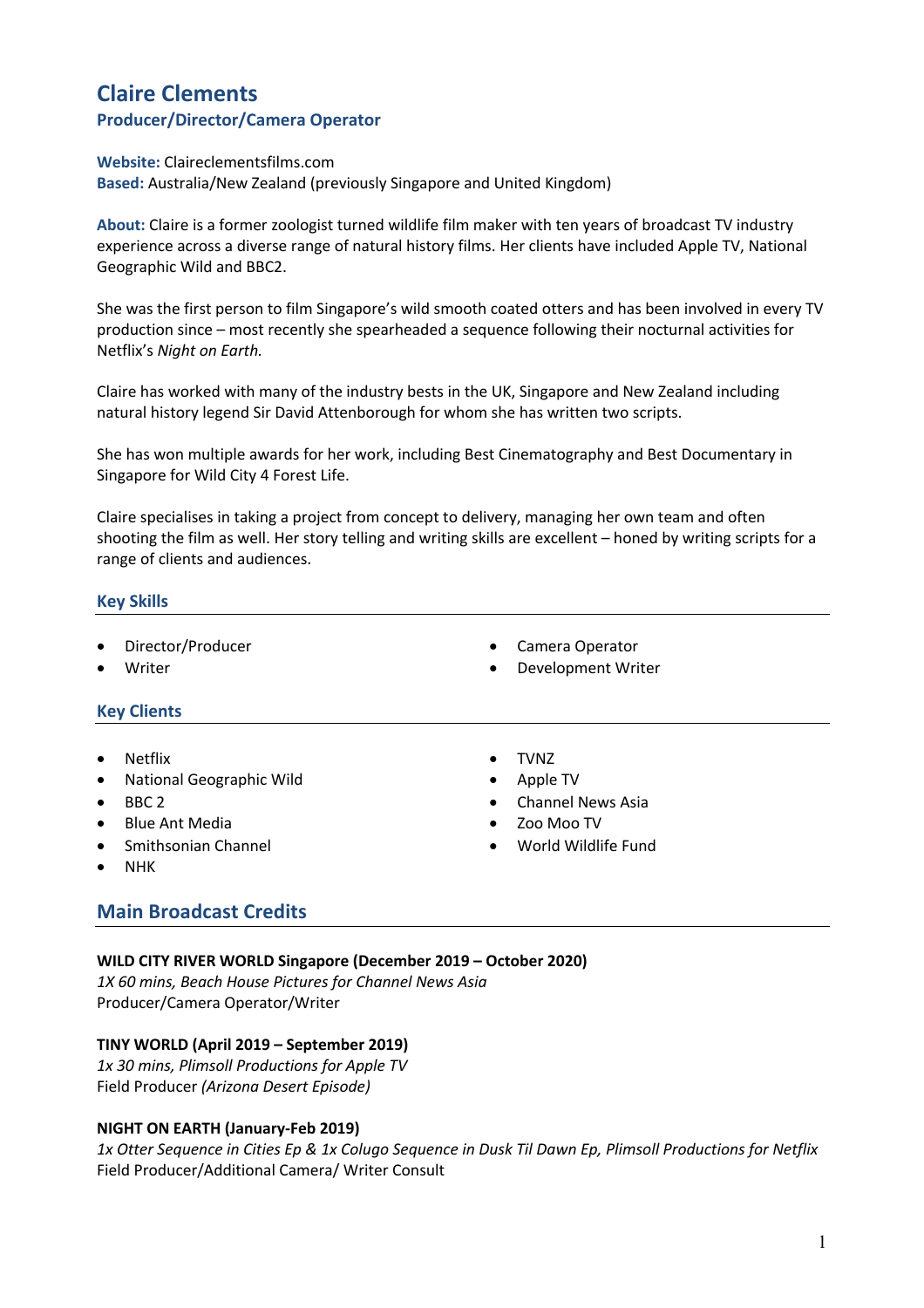#### **WILD CITY 4 Singapore 'Forest Life' – NARRATED BY SIR DAVID ATTENBOROUGH (2018)**

*1X 60 mins, Beach House Pictures for Channel News Asia* Producer/Director of Photography/Writer

**A MOTHERS TALE TROUBLE IN PARADISE LEAVING HOME LOKA THE BABY ELEPHANT (June 2017 – March 2018)** *5 x 60 mins, Plimsoll Productions for Blue Ant Media/Smithsonian Channel*  Producer/Writer/ Additional Camera

# **SUPERCHARGED OTTERS (February 2017)**

*1 x 60 mins for BBC 2* Additional Camera

# **LIVING THE CITY LIFE - OTTERS (Jan – May 2017)**

*1x 60 mins, NHK Japan* Camera Operator/ Field Producer

# **OTTER TOWN (2016)**

*1x 60 mins, Beach House Pictures for National Geographic Wild*  Producer/ Camera Operator/Writer

# **WILD CITY 3 SINGAPORE 'Islands'- NARRATED BY SIR DAVID ATTENBOROUGH (2016)**

*1X 60 mins, Beach House Pictures for Channel News Asia* Camera Operator/ Field Producer

#### **EXPLORING MALAYSIA WITH NICK BAKER (2015)**

*1X 30 mins, Beach House Pictures for National Geographic Channel Asia* Producer

#### **WILD CITY 1 SINGAPORE Hidden Wild - NARRATED BY SIR DAVID ATTENBOROUGH (2015)**

*1X 60 mins, Beach House Pictures for Channel News Asia* Producer/ Writer/ Camera Operator

#### **ZOO MOO ASIA (2014)**

*Beach House Pictures for Zoo Moo TV* Camera Operator/ Director

#### **OUR BIG BLUE BACK YARD (2013)**

*6X 60 mins, Natural History New Zealand for TVNZ* Assistant Producer/ Additional Camera (1 episode)

#### **WILD ABOUT NEW ZEALAND (2013)**

*6X 60 mins, Natural History New Zealand for TVNZ* Senior Series Researcher/ Story Producer/ Additional Camera (5 episodes)